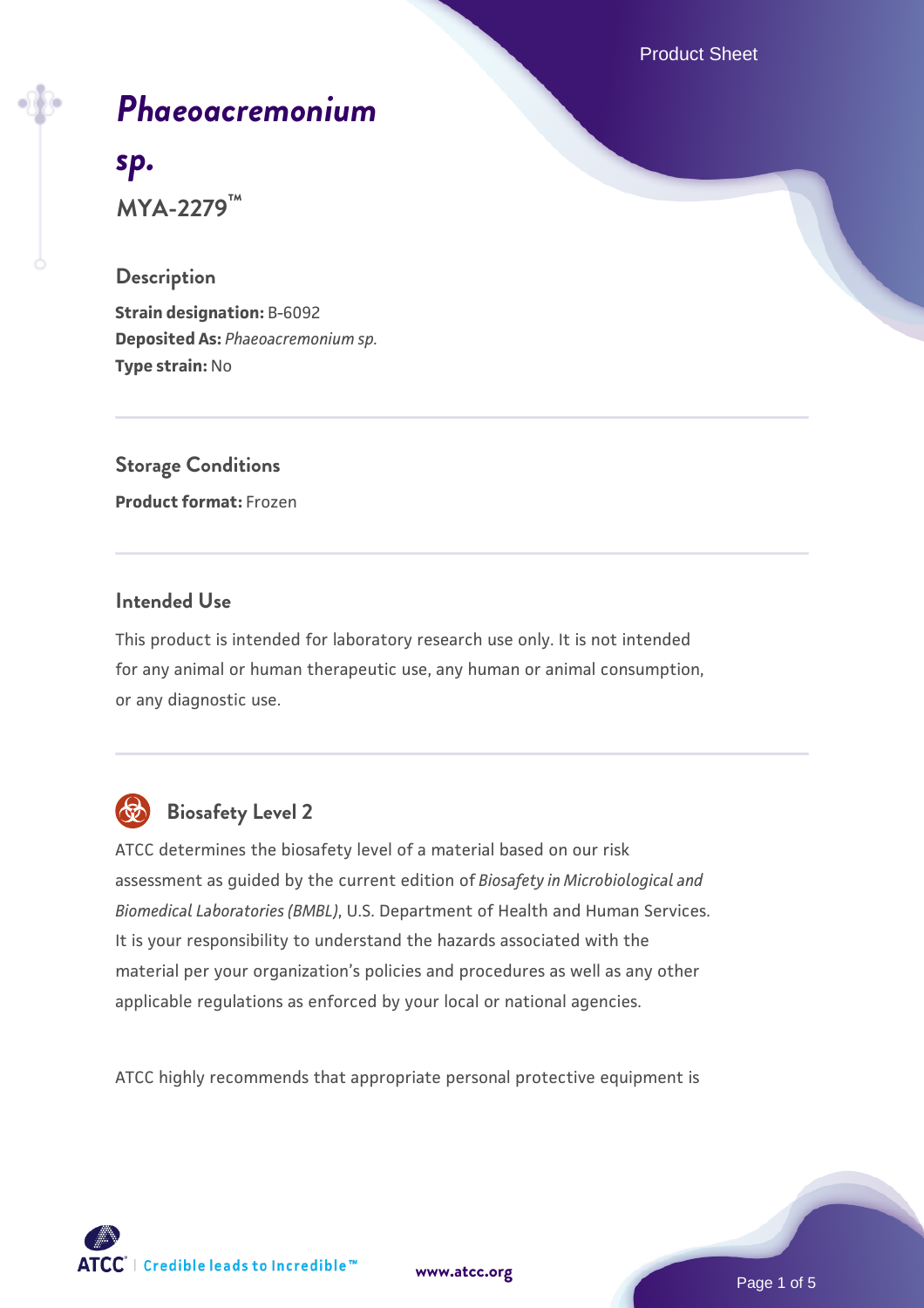always used when handling vials. For cultures that require storage in liquid nitrogen, it is important to note that some vials may leak when submersed in liquid nitrogen and will slowly fill with liquid nitrogen. Upon thawing, the conversion of the liquid nitrogen back to its gas phase may result in the vial exploding or blowing off its cap with dangerous force creating flying debris. Unless necessary, ATCC recommends that these cultures be stored in the vapor phase of liquid nitrogen rather than submersed in liquid nitrogen.

#### **Certificate of Analysis**

For batch-specific test results, refer to the applicable certificate of analysis that can be found at www.atcc.org.

### **Growth Conditions**

**Medium:**  [ATCC Medium 323: Malt agar medium](https://www.atcc.org/-/media/product-assets/documents/microbial-media-formulations/3/2/3/atcc-medium-323.pdf?rev=58d6457ee20149d7a1c844947569ef92) **Temperature:** 25°C

#### **Handling Procedures**

#### **Propagation Procedure:**

 **Frozen ampules packed in dry ice should either be thawed immediately or stored in liquid nitrogen vapor. If liquid nitrogen storage facilities are not available, frozen ampules may be stored at or below -70°C for approximately one week. Do not under any circumstance store frozen**

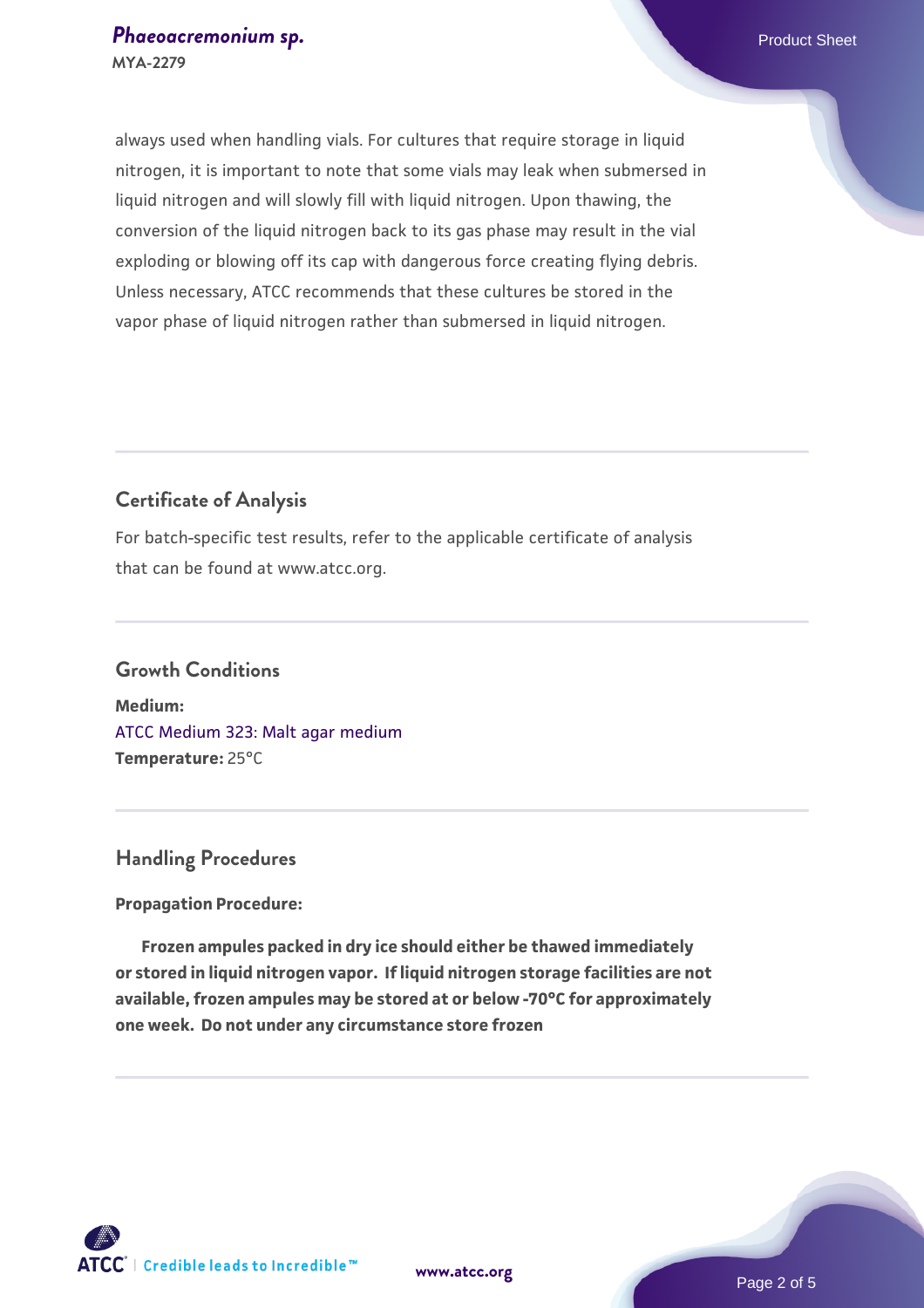## **[Phaeoacremonium sp.](https://www.atcc.org/products/mya-2279) Phaeoacremonium sp. Phaeoacremonium sp. Phaeoacremonium sp. Product Sheet**

**MYA-2279**

#### **Material Citation**

If use of this material results in a scientific publication, please cite the material in the following manner: *Phaeoacremonium sp.* (ATCC MYA-2279)

#### **References**

References and other information relating to this material are available at www.atcc.org.

#### **Warranty**

The product is provided 'AS IS' and the viability of ATCC® products is warranted for 30 days from the date of shipment, provided that the customer has stored and handled the product according to the information included on the product information sheet, website, and Certificate of Analysis. For living cultures, ATCC lists the media formulation and reagents that have been found to be effective for the product. While other unspecified media and reagents may also produce satisfactory results, a change in the ATCC and/or depositor-recommended protocols may affect the recovery, growth, and/or function of the product. If an alternative medium formulation or reagent is used, the ATCC warranty for viability is no longer valid. Except as expressly set forth herein, no other warranties of any kind are provided, express or implied, including, but not limited to, any implied warranties of merchantability, fitness for a particular purpose, manufacture according to cGMP standards, typicality, safety, accuracy, and/or noninfringement.

#### **Disclaimers**

This product is intended for laboratory research use only. It is not intended

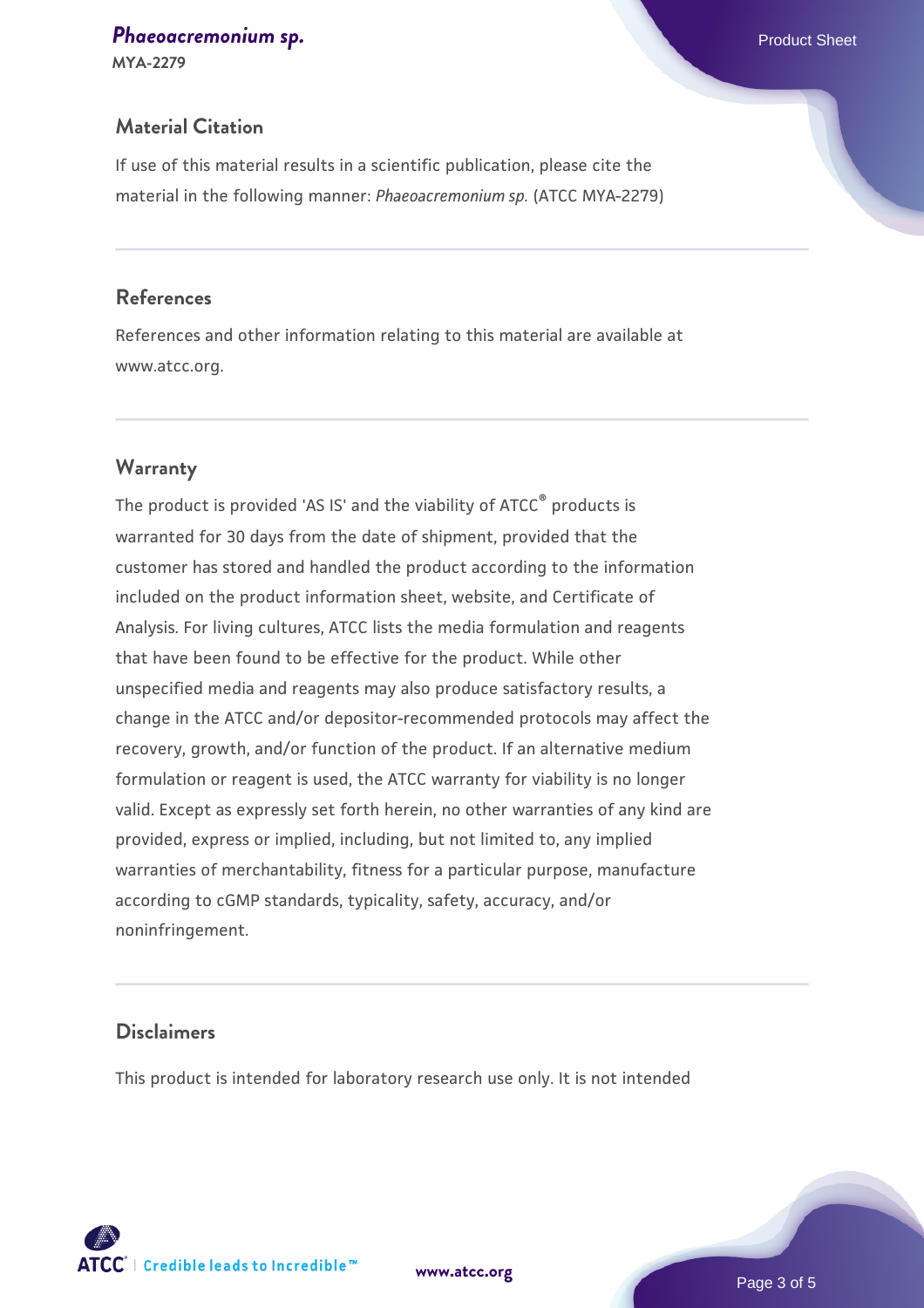# **[Phaeoacremonium sp.](https://www.atcc.org/products/mya-2279) Phaeoacremonium sp. Phaeoacremonium sp. Product Sheet**

**MYA-2279**

for any animal or human therapeutic use, any human or animal consumption, or any diagnostic use. Any proposed commercial use is prohibited without a license from ATCC.

While ATCC uses reasonable efforts to include accurate and up-to-date information on this product sheet, ATCC makes no warranties or representations as to its accuracy. Citations from scientific literature and patents are provided for informational purposes only. ATCC does not warrant that such information has been confirmed to be accurate or complete and the customer bears the sole responsibility of confirming the accuracy and completeness of any such information.

This product is sent on the condition that the customer is responsible for and assumes all risk and responsibility in connection with the receipt, handling, storage, disposal, and use of the ATCC product including without limitation taking all appropriate safety and handling precautions to minimize health or environmental risk. As a condition of receiving the material, the customer agrees that any activity undertaken with the ATCC product and any progeny or modifications will be conducted in compliance with all applicable laws, regulations, and guidelines. This product is provided 'AS IS' with no representations or warranties whatsoever except as expressly set forth herein and in no event shall ATCC, its parents, subsidiaries, directors, officers, agents, employees, assigns, successors, and affiliates be liable for indirect, special, incidental, or consequential damages of any kind in connection with or arising out of the customer's use of the product. While reasonable effort is made to ensure authenticity and reliability of materials on deposit, ATCC is not liable for damages arising from the misidentification or misrepresentation of such materials.

Please see the material transfer agreement (MTA) for further details regarding the use of this product. The MTA is available at www.atcc.org.

#### **Copyright and Trademark Information**

© ATCC 2021. All rights reserved. ATCC is a registered trademark of the American Type Culture Collection.